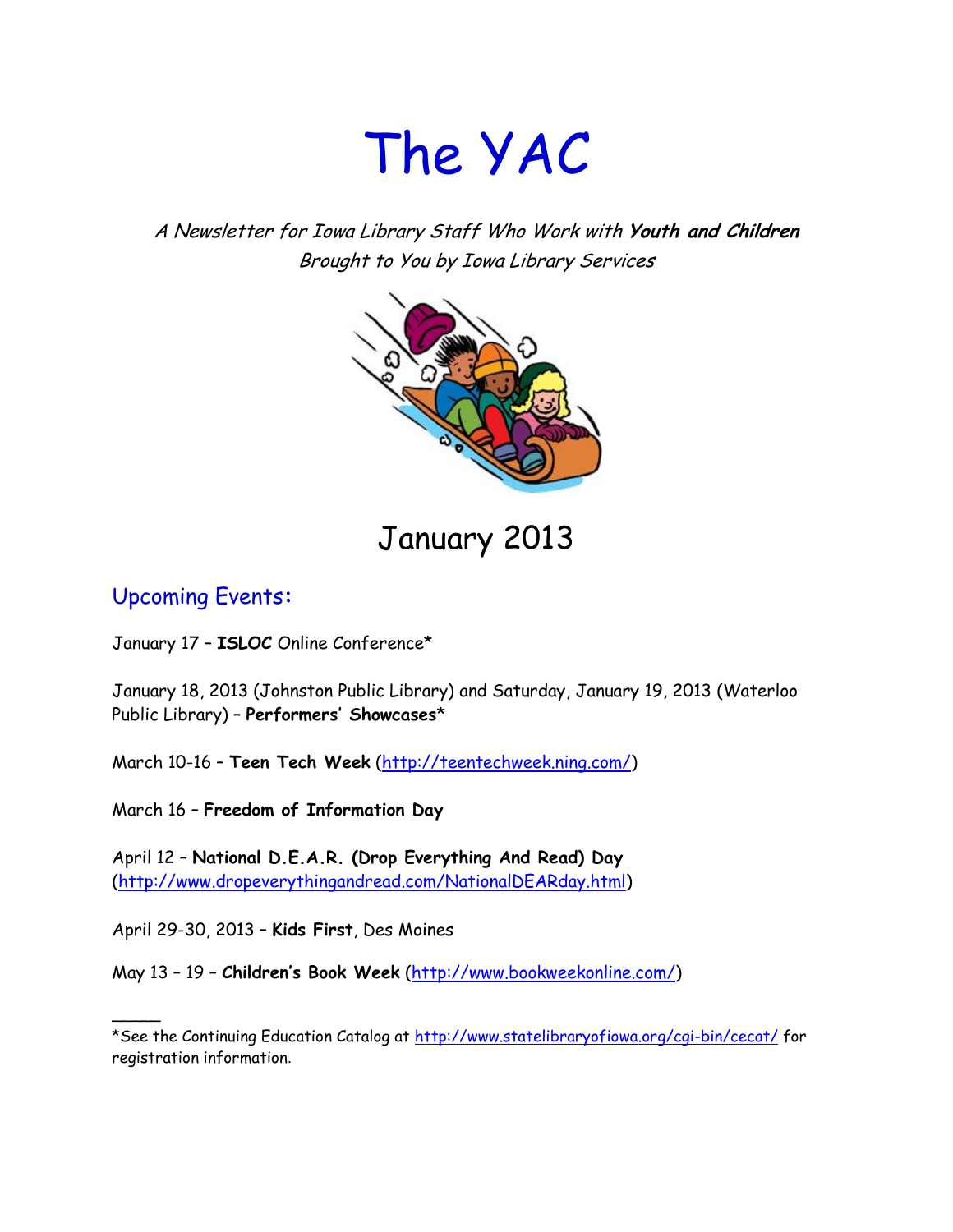#### **Occasions for Special Displays/Program Themes to Plan for in March**:

- National Umbrella Month, "Let's Go Fly a Kite" Month, and Women's History Month
- 2 Birthday of Dr. Seuss
- 5 Birthday of Mem Fox
- 6 Birthday of Chris Raschka
- 7 World Read Aloud Day
- 10 16 Teen Tech Week (See [http://teentechweek.ning.com/.](http://teentechweek.ning.com/))
- 11 Birth date of Ezra Jack Keats
- 12 Birthday of Carl Hiaasen
- 14 Save a Spider Day
- 17 St. Patrick's Day
- 20 Birthday of Lois Lowry
- 22 Birth date of Randolph Caldecott

#### Register Now for ISLOC (Iowa Small Libraries Online Conference)!

This year's ISLOC has lots of great ideas for youth services! The conference theme is "Lifelong Literacy @ your library." The opening keynote address – "Emotional Literacy:

Understanding the Power of Emotions for Success" - - will feature Dr. Steve Yacovelli who is Owner & Principal of TopDog Learning Group, LLC, a learning and development consulting firm located in Orlando, Florida. TopDog's focus is on change management, human learning and performance, learning technology best practices, and custom learning solution creation. Steve holds an Ed.D. in Instructional Technology and has worked with The Walt Disney Company, IBM, Ohio State, The Public Library Association, and The Bill & Melinda Gates Foundation.



You may attend one presentation or several sessions by registering in the CE Catalog at [http://www.statelibraryofiowa.org/cgi-bin/cecat/.](http://www.statelibraryofiowa.org/cgi-bin/cecat/) You can even attend at home in your PJ<sub>s</sub>!

Topics include "Easy Early Literacy Storytimes for Every Library" with Judy Dirkse and Jenna Ehler; "Pinterest Isn't Just for Recipes: Using Pinterest as Social Promotion" with Mandie Roberts; "Plan a Successful Family Literacy Event!" with Rosemary Chance; "Iowa's News Know-How Project: News Literacy and Civic Engagement in Iowa Libraries" with Lorraine Borowski, Sonya Harsha, Merri Monks and Mary Wegner; and "Pizza & Pages: A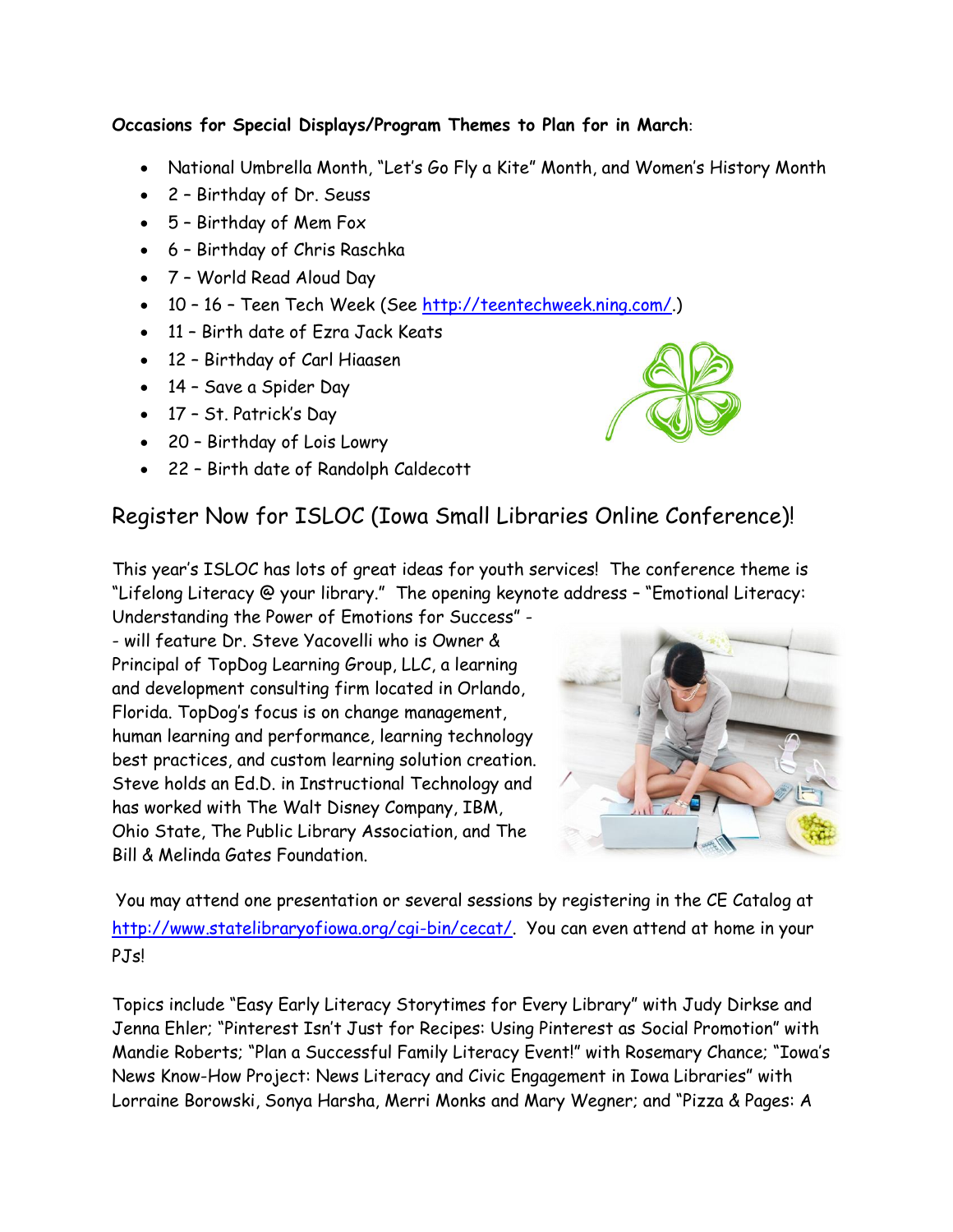Model for Feed & Read Teen Literacy" with Ashley Ansah. You will find a complete list at [http://www.statelibraryofiowa.org/ld/c-d/continuing-ed/isloc.](http://www.statelibraryofiowa.org/ld/c-d/continuing-ed/isloc)

#### Maker Space and Altered Books at Kids First

One of the features of the 2013 Kids First Conference in April will be a sort of low-tech "maker space" room for die cuts and crafts. Participants are invited to bring along a small assortment of paper, felt, and foam sheets to cut with the die cut machines provided. A few crafts using recycled materials will be available for you to make and take home as well.

Associated with the craft room we will hold an "**altered books**" contest. Attendees are invited to bring along an altered book to share and enter in the competition. Altered books may be as simple or as elaborate as you wish – pick a weeded book and use it as a journal, a diary, a scrapbook, or a work of art. There are no special rules for this contest – any materials may be added and any tools may be used to alter your book. Decorate with rubber stamps or stickers; add pockets or ribbons! Need ideas? Search online for "altered books." Pinterest has loads of examples! We wanted to let everyone know early to allow plenty of time to work on the projects -- more details about the contest will be posted later.

#### A Tip from the "Responsive Classroom" Model



The beginning of any youth program sets the tone for the entire event. Borrowing from the Responsive Classroom approach, you might try starting your program with the children seated in a circle where they can greet each other and share some news (such as what they are currently reading). You might toss one or more soft balls around the circle as the children take turns sharing. This opening activity gives each child the feeling that they belong to the group and can be especially important if the children do not know

each other well. A sense of belonging can minimize discipline issues in the group. [It is O.K. to move to another seating arrangement after this beginning activity.]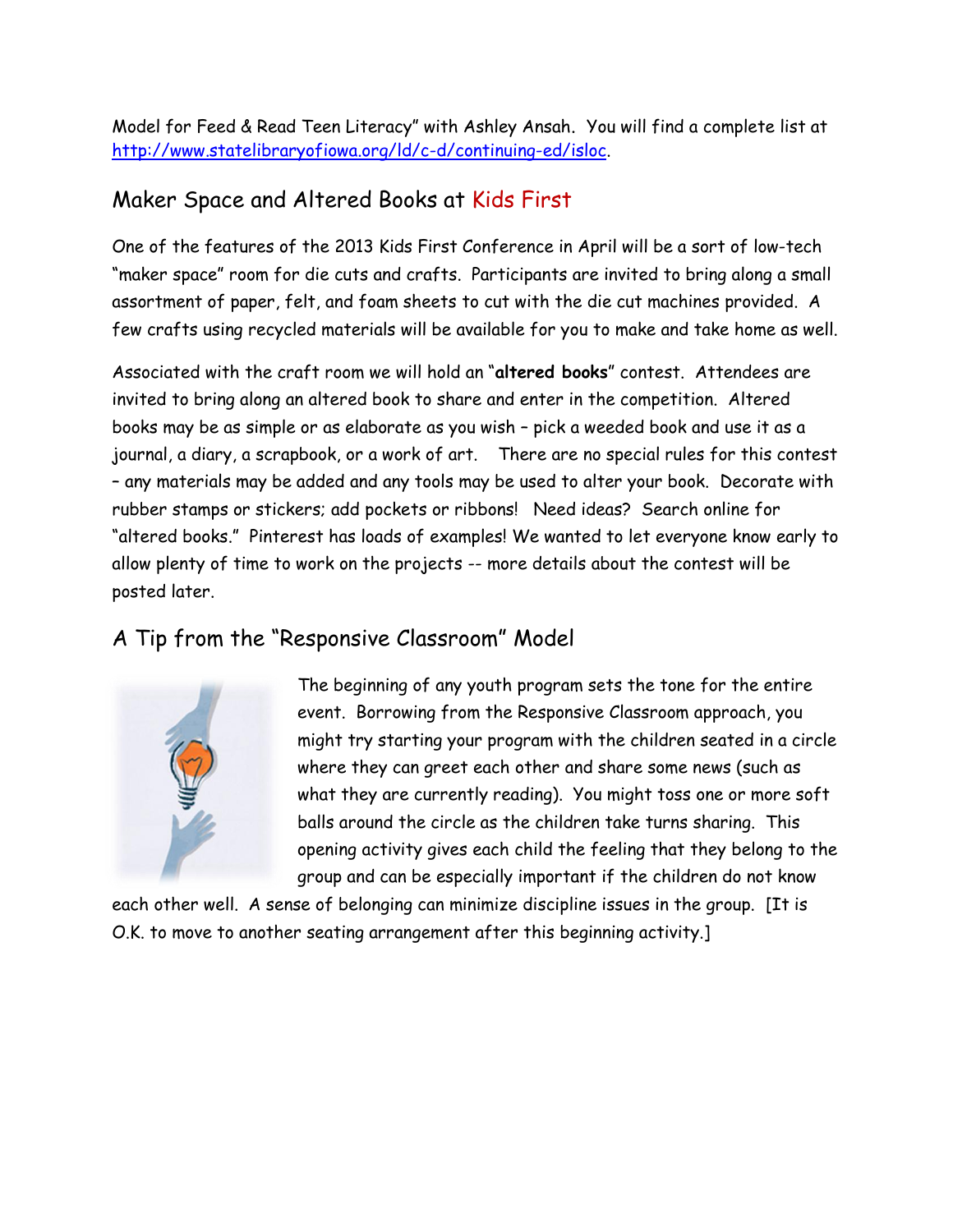

Teen Tech Week is March 10 – 16, 2013. See the website at <http://teentechweek.ning.com/> for ideas! Pinterest has posted many ideas as well at [http://pinterest.com/search/pins/?q=teen+tech+week.](http://pinterest.com/search/pins/?q=teen+tech+week)

Your District Office can help with die cut letters and cloud shapes that you can use to create a bulletin board similar to the logo above ("CHECK IN" in 5 inch letters, @your library in 3 inch letters, "Teen Tech Week" in 4 inch letters, plus cloud shapes). You might also hang cloud shapes from the ceiling near any technology areas in your library (over computers, music CDs, etc.). If you are interested, please contact your District Office right away so that we may coordinate the cutting!

### A Few Crafty Ideas . . .

•Use the technique described at [http://alisaburke.blogspot.com/2011/05/easy-printing](http://alisaburke.blogspot.com/2011/05/easy-printing-on-fabric.html)[on-fabric.html](http://alisaburke.blogspot.com/2011/05/easy-printing-on-fabric.html) to make designs on the bottoms of Styrofoam plates and use them as you would rubber stamps.

•A simple print-making technique using string tied around wooden blocks: [http://www.modernparentsmessykids.com/2011/10/elsewhere-new-art-technique-to](http://www.modernparentsmessykids.com/2011/10/elsewhere-new-art-technique-to-try.html)[try.html.](http://www.modernparentsmessykids.com/2011/10/elsewhere-new-art-technique-to-try.html)

•Duct Tape Cell Phone Case: [http://familycrafts.about.com/od/ducttapecrafts/ss/Duct-](http://familycrafts.about.com/od/ducttapecrafts/ss/Duct-Tape-Cell-Phone-Case-Craft.htm)[Tape-Cell-Phone-Case-Craft.htm.](http://familycrafts.about.com/od/ducttapecrafts/ss/Duct-Tape-Cell-Phone-Case-Craft.htm) Idea for Teen Tech Week?

•Post-It Note Art: [http://www.smosh.com/smosh-pit/photos/amazing-8-bit-post-it-note](http://www.smosh.com/smosh-pit/photos/amazing-8-bit-post-it-note-creations)[creations](http://www.smosh.com/smosh-pit/photos/amazing-8-bit-post-it-note-creations) &<http://pinterest.com/lanalang/post-it-notes/>

•Lots of easy Valentines crafts online: Kaboose at [http://crafts.kaboose.com/valentines](http://crafts.kaboose.com/valentines-day-crafts.html)[day-crafts.html](http://crafts.kaboose.com/valentines-day-crafts.html) and DLTK at [http://www.dltk](http://www.dltk-holidays.com/valentines/crafts.htm)[holidays.com/valentines/crafts.htm.](http://www.dltk-holidays.com/valentines/crafts.htm)